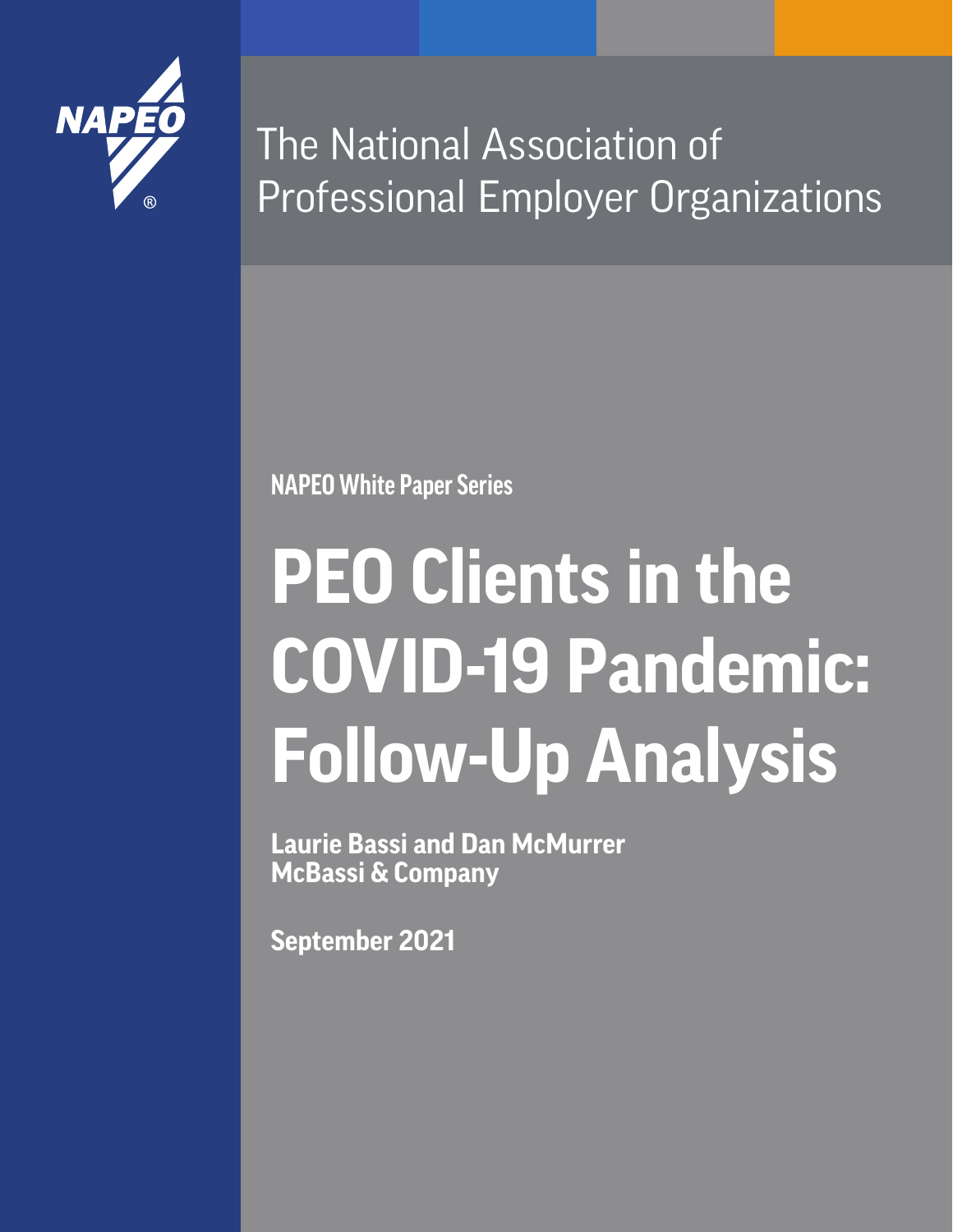## **Acknowledgment**

We thank John Slavic and his colleagues at Slavic401k for providing anonymous employee-level data that were central to our employment analysis in this paper.

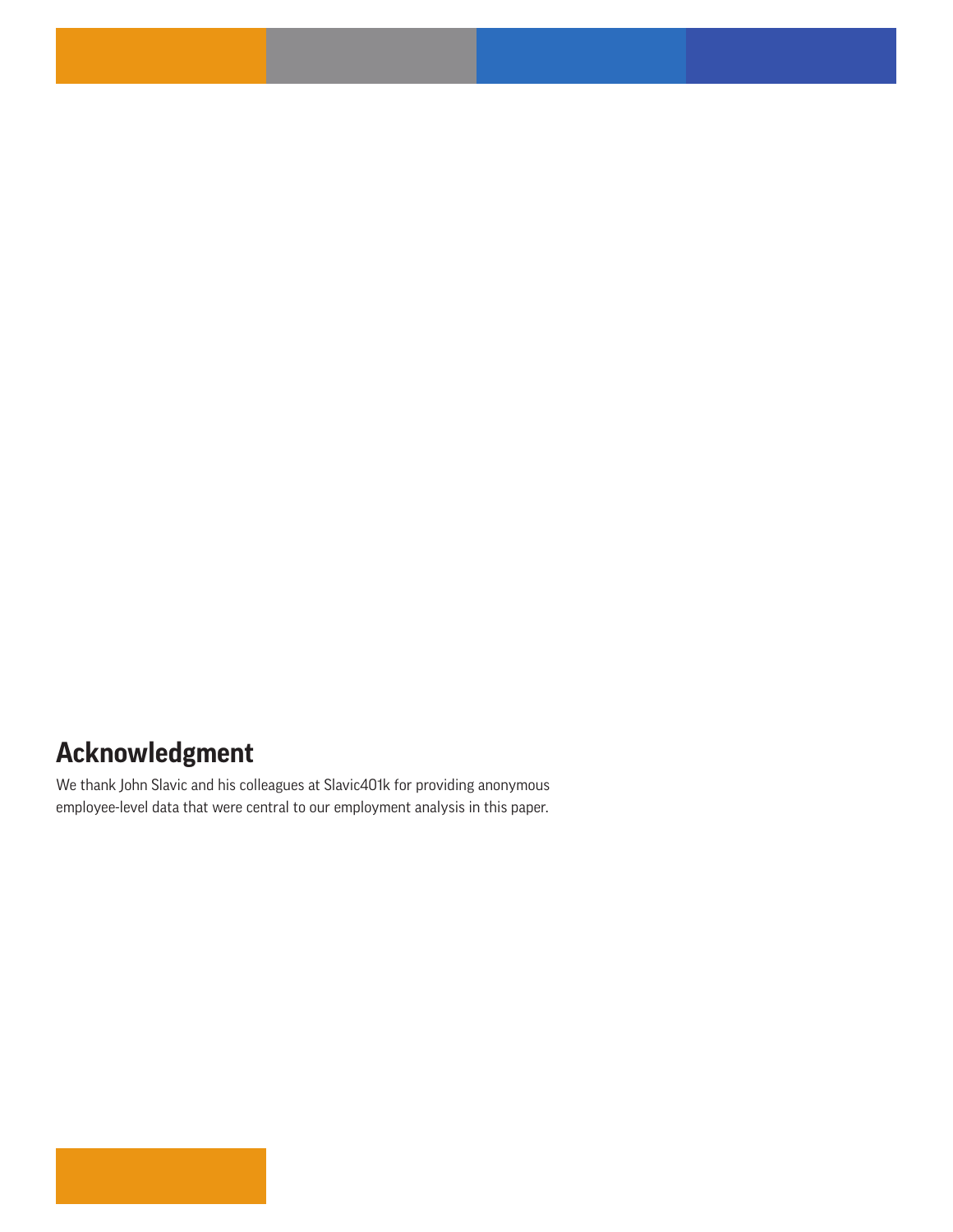## **PEO Clients in the COVID-19 Pandemic: Follow-Up Analysis**

**Laurie Bassi and Dan McMurrer McBassi & Company**

**September 2021**

## **Introduction**

Professional employer organizations (PEOs) provide comprehensive HR solutions for small and mid-sized businesses. These services frequently include payroll, employee benefits, HR, workers' compensation, risk management, and more. In white papers released in previous years, we have found PEO clients enjoy a wide range of improved financial and non-financial outcomes relative to their peers who do not use PEO services. These benefits include higher business survival rates, higher growth rates, lower employee turnover, and higher employee satisfaction.

The COVID-19 pandemic has provided a new set of challenges that all businesses have confronted over the last year and a half. This white paper explores the effect that PEOs have had on business outcomes for their clients over the course of the pandemic to date, building on findings in the 2020 NAPEO white paper that undertook a short-term analysis of PEO impacts during the initial months of the pandemic.

In particular, this paper explores how PEO clients have fared from early 2020 through July 2021 across a range of different measures in the following broad categories:

- Business operations;
- Changes in employment; and
- Success in accessing major government support programs.

Overall, we found that, as of July 2021, PEO clients are doing better in each of the three categories, as discussed in additional detail in the sections below. As a result, PEO clients are also in a stronger position for future long-term success than other comparable small businesses.

The discussion in this paper explores in additional detail multiple metrics in each of these categories, typically comparing data on PEO clients to the best available information

## **Summary**

Since the pandemic, relative to comparable small businesses, PEO clients:

- Are 58 percent **less likely** to have permanently closed;
- Are 32 percent **less likely** to have seen a negative overall effect on business from the pandemic;
- Are 82 percent **more likely** to have business operations back to normal (or better);
- Have had employment **grow** by 6 percent since early 2020 (compared to a 1 percent decline for comparable small businesses);
- Have a rate of employment growth over the last 6 months that is 81 percent **higher**;
- Are 18 percent **more likely** to have had their 2020 PPP loans forgiven; and
- Are 71 percent **more likely** to have received PPP loans in 2021.

on comparable small businesses. Full technical information on all data sources and calculations is included in the "Technical Notes" section at the end of the paper.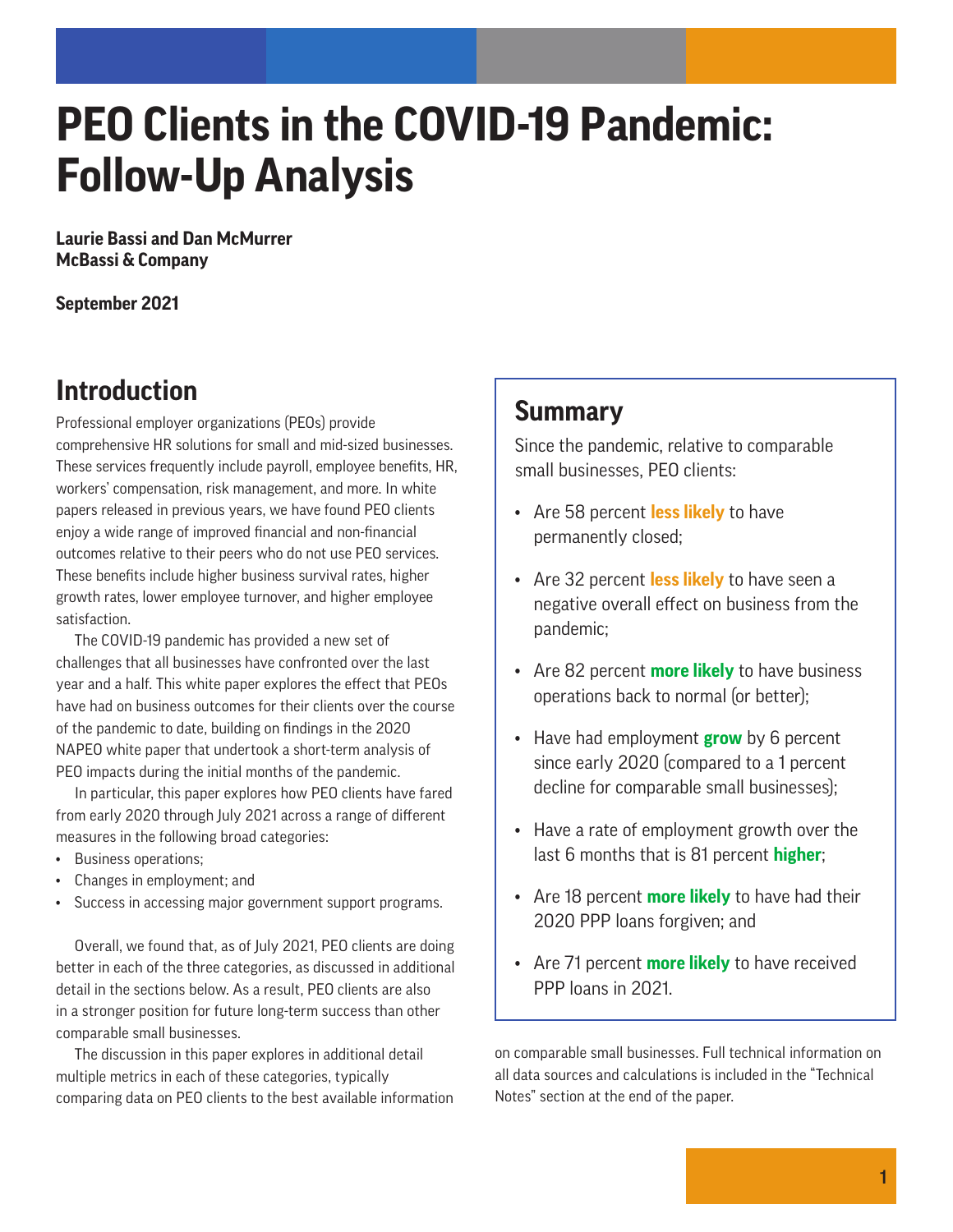



## **Business Operations**

#### **Business Closures**

The extent to which PEO clients have been able to stay open for business and avoid permanently closing is a key summary measure of the benefits of being a PEO client. Many PEOs have high-quality information on the closure rate among their clients.<sup>1</sup> On average, 1.1 percent of PEO clients in January 2020 had permanently closed by December 2020.

After initial concerns that business failures due to the pandemic would be widespread and even catastrophic, analysts are now beginning to determine that rates in the economy as a whole<sup>2</sup> may not have been as high as originally feared.<sup>3</sup> Perhaps the most credible estimate of the extent to which the pandemic affected business closure rates is in a paper released by the U.S. Federal Reserve, which used related data to calculate a rough

estimate that in 2020, firm closure rates were 25 to 33 percent higher than normal.<sup>4</sup>

In 2018, the most recent year for which reliable business closure data is available from the Census Bureau's Business Dynamics Statistics, the closure rate among all small businesses comparable to PEO clients in size<sup>5</sup> was 2.1 percent. Adjusting this "normal" rate conservatively by using the Federal Reserve estimate (selecting its lower estimate of a 25 percent higher rate of firm closures) yields a comparison figure of 2.6 percent of permanent closures during 2020 for businesses that were of comparable size to PEO clients.

The closure rate among PEO clients was thus 58 percent lower than the closure rate of other comparable small businesses (1.1 percent for PEO clients versus 2.6 percent for all small businesses). This ratio is almost identical to the ratio observed in last year's white paper, suggesting that PEO clients continued

- 1 For purposes of this metric on PEO clients, as well as all other metrics included in this paper based on data we collected directly from PEOs, we used data only from those PEOs that reported they were "very confident" or "confident" in the specific data reported.
- 2 Direct and reliable comparison data are currently unavailable, as data on business closures are released with lengthy time lags (for example, perhaps the best data source on firm "deaths" is the U.S. Census Bureau, which will likely not release full 2020 data until 2023). Hence, there is currently no official data on business closures during the pandemic. To calculate an appropriate comparison, we instead adjusted historical data for the effects of the pandemic, using an estimate from the U.S. Federal Reserve Board, as described in the text.
- 3 Separately, there is evidence of a significant increase in business startups in the United States during the pandemic (see this article, **https://www.piie.com/blogs/ realtime-economic-issues-watch/startups-boom-united-states-during-covid-19**, for example), although this would not affect data on business closures.
- 4 Leland Crane, *et al.*, "Business Exit During the COVID-19 Pandemic: Non-Traditional Measures in Historical Context," U.S. Federal Reserve Board, Finance and Economics Discussion Series 2020-089.
- 5 For the most accurate comparison, it is important to take size into consideration, as the general category of "small business" includes two extremely small firm categories (1 to 4 employees and 5 to 9 employees) that are less commonly represented among PEO clients. These smallest firms have much higher business closure rates than other small businesses, and thus can significantly increase any overall small business average that includes firms of that size. For purposes of calculating an average that is appropriate for comparison with PEO clients, we used a weighted combination of business closure rates only for firms in the categories of 10 to 19 employees and 20 to 99 employees.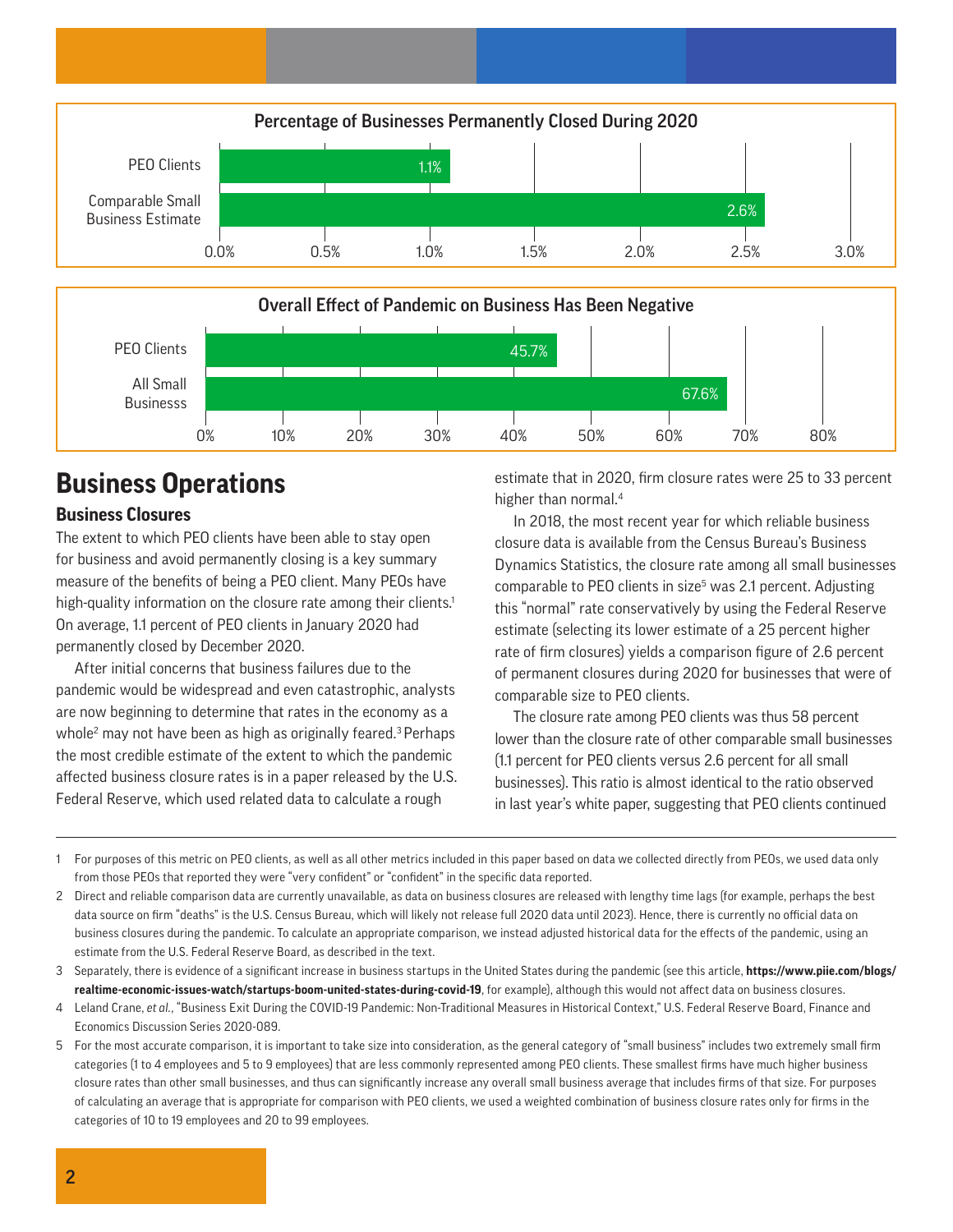

18-Month Change in Employment, January 2020 to June 2021, Businesses with 10 to 249 Employees



to enjoy a comparable advantage in survival even after the early months of the pandemic. Stated another way, small businesses overall were more than twice as likely (2.4 times as likely) to have permanently closed during 2020 than were PEO clients.

#### **Overall Impact on Business**

PEO clients are also less likely to have experienced an overall negative effect on their businesses due to the pandemic than other comparable small businesses (less than half reported overall negative effect as of July 2021).<sup>6</sup> The number of small businesses reporting a negative impact is almost 22 percentage points higher than it is for PEO clients.

#### **Business Has Returned to Normal Level of Operations**

Similarly, PEO clients are more likely to have returned to a normal (or better) level of operations than other comparable small businesses. Almost three-quarters of all PEO clients (72.1 percent) had reached that level by July 2021, which is 32 percentage points higher than all small businesses.

#### **Changes in Employment Employment Change During Different Periods of the Pandemic**

In addition to business operations, another key measure that reflects how a small business fared during the pandemic is the extent to which it lost or gained employees. We compared changes in employment levels since January 2020 for PEO clients versus changes for all small businesses in the U.S. economy.

For PEO clients, we calculated monthly changes in firm-level employment by using a large employee-level database made available for this analysis by Slavic401k, a provider of 401(k) retirement plans to PEO clients.<sup>7</sup> We compared these changes in employment for PEO clients to U.S. Bureau of Labor Statistics (BLS) data on labor hiring and turnover, using data on business size to ensure that the comparison group matched as closely as possible the size distribution to PEO clients.<sup>8</sup>

The overall rate of employment change for employers with 10 to 249 employees for the 18 months from January 2020 to

- 6 Consistent with this finding, the average revenue change for PEO clients since January 1, 2020, was +1 percent. We were unable to find a reliable comparison number for this statistic, but data on average small business revenue changes since early 2020, previously reported by Opportunity Insights Economic Tracker (which is currently under revision), had been significantly lower than this.
- 7 While we took a variety of steps in the analyses described below to ensure that the comparisons between the Slavic companies and the overall U.S. population were as valid as possible, it should still be noted that it is possible that Slavic clients are not representative of PEO clients as a whole. Because nearly all PEOs (98.6 percent, per NAPEO's 2020 Financial Ratio & Operating Statistics Survey) offer some type of retirement plan to their clients, we are comfortable that the Slavic401k data are indeed reasonably representative of the clients of the PEO industry overall; this is true even if clients that offer retirement plans to their employees vary in other respects in comparison to the small percentage of clients that do not offer retirement plans.
- 8 One difference to note is that the PEO client size was measured at the firm level, while the comparison BLS data was measured at the establishment level. For both PEO clients and for small businesses overall, we calculated employment change separately for those businesses with 10 to 49 employees and for those with 50 to 249 employees.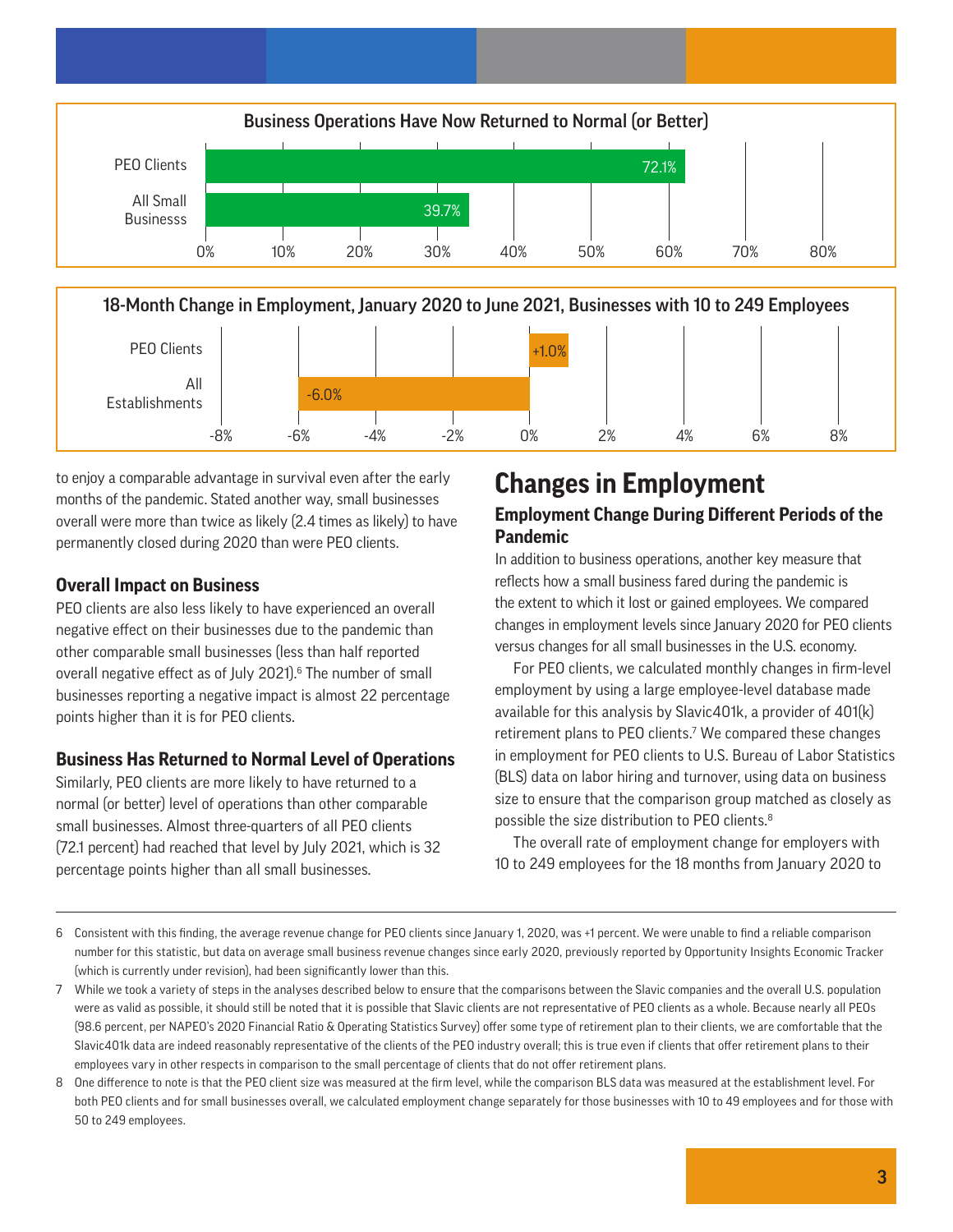| Average Employment Change, January 2020 to June 2021, Businesses with 10 to 249 Employees |                    |                           |                   |  |  |
|-------------------------------------------------------------------------------------------|--------------------|---------------------------|-------------------|--|--|
|                                                                                           | <b>PEO Clients</b> | <b>All Establishments</b> | <b>Difference</b> |  |  |
| 2020 January to June                                                                      | -8-8%              | $-12.6%$                  | 3.8%              |  |  |
| 2020 July to December                                                                     | 4.8%               | 4.3%                      | 0.5%              |  |  |
| 2021 January to June                                                                      | 5.6%               | 3.1%                      | 2.5%              |  |  |
| Cumulative Change (18 Months)                                                             | 1.0%               | $-6.0\%$                  | 7.0%              |  |  |
|                                                                                           |                    |                           |                   |  |  |



June 2021 was a decline of 6.0 percent, whereas PEO clients in the same size group had an increase of 1.0 percent in their total employment during the same time period.

In general, both PEO clients and small businesses overall saw pandemic-related declines in employment levels during the first half of 2020, with overall job growth for both groups being positive in both six month periods that have followed. The specific numbers for each group during the three periods are quite different, however (see the table above).

Specifically, PEO clients suffered a lower rate of job loss (almost 4 percentage points lower) during the first half of 2020 than did other comparable small businesses. In addition, PEO clients experienced a higher rate of job growth between July 2020 and June 2021, with the largest gains (relative to other small businesses) occurring in the first half of 2021, when employment growth among PEO clients outpaced that of small businesses overall by 2.5 percentage points. Combined, PEO clients and their employees experienced fewer job losses in the first months of the pandemic and larger job gains during the past year of the pandemic.

#### **Current Hiring**

Interestingly, PEOs clients are currently much more likely to have significant concerns about finding qualified employees to hire than are other small businesses: 76 percent versus 29 percent. Similarly, they are more likely to be unable to fill open positions for three months or longer than are other small businesses: 53 percent versus 24 percent.

We believe these findings reflect the fact that employers who are growing more rapidly—and expecting future growth—are more likely to have job openings (as well as a larger number of

job openings) than those not growing or growing more slowly. As a result, PEO clients are likely experiencing more challenges in hiring qualified employees because they have grown at a faster clip than other small businesses over the last year.

These challenges in finding qualified employees have been, and are likely to remain, a significant challenge for which PEO clients will continue to turn to their PEOs for support and assistance in addressing.

### **Accessing Major Government Support Programs**

Two important programs the federal government created to help businesses survive the pandemic are the Payroll Protection Program (PPP) and the Employee Retention Tax Credit (ERTC). They have played a major role in assisting small businesses in paying salaries and other expenses and in retaining employees despite lost revenues and other disruption caused by the effects of the pandemic. The economic position of those businesses that have received benefits through these programs is stronger than it would have been without the assistance.

Applying for either of the programs, however, proved to be difficult, complicated, and time-consuming for small businesses. Since the first round of PPP loans was announced in April 2020, PEOs have invested significant time and effort to assist their clients in applying for benefits such as these.

#### **Forgiveness of 2020 PPP Loans**

In last year's white paper, we reported that PEO clients were much more likely to receive PPP loans in 2020 than other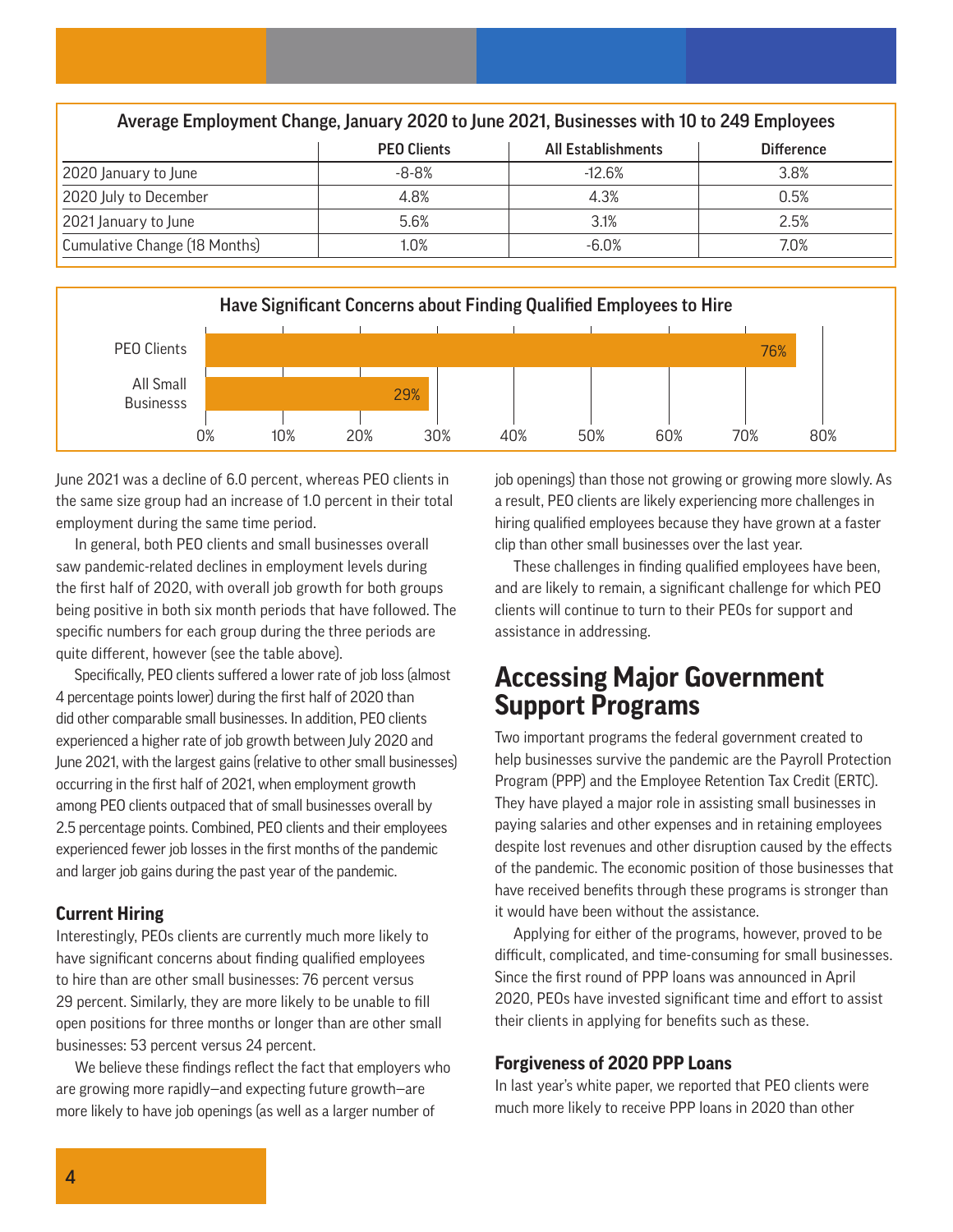



comparable small business employers.<sup>9</sup> Additional detail on the PPP program and the related support provided by PEOs to their clients in that regard is available in that white paper as well.<sup>10</sup>

In 2021, businesses that received PPP loans in 2020 were entitled to apply for and receive full forgiveness of these loans, provided that they completed the necessary loan-forgiveness application and certified they had used the full amount of the loan only for authorized uses.

As of July 2021, 81.2 percent of PEO clients that received 2020 PPP loans had been granted loan forgiveness. The rate of PPP loan forgiveness for comparable small businesses that received PPP lons was 68.8 percent. PEO clients were thus 18 percent more likely to have had their 2020 PPP loans forgiven.

#### **Receiving 2021 PPP Loans**

In 2021, the federal government funded another round of PPP loans to support small businesses through the pandemic, including both "first draw" loans for eligible businesses that had not previously received a PPP loan and "second draw" loans for eligible businesses that had received PPP loans in

2020.<sup>11</sup> The application process remained challenging and confusing and again required significant support from PEOs for their clients.

A total of 30.5 percent of 2021 PEO clients received PPP loans in 2021, compared to only 17.8 percent of all comparable small businesses. Hence, PEO clients were 71 percent more likely to receive 2021 PPP loans. As was the case in 2020, these loans will be fully forgivable for those businesses that use the full amounts of the loans for authorized uses.

The table at the top of page 6 consolidates PPP receipt data from both 2020 and 2021 and demonstrates that PEO clients have been far more likely than other comparable small businesses to receive these loans in each of the two years.

#### **Employee Retention Tax Credit (ERTC)**

The Employee Retention Tax Credit (ERTC) is another major federally funded program designed to help small businesses and their employees weather the pandemic by encouraging employers to keep employees on the payroll. Those employers that are eligible for the ERTC can get a refundable payroll tax credit equal to a percentage of eligible wages.

<sup>9</sup> For purposes of PPP analysis, comparable small businesses are defined to exclude "non-employer" businesses such as sole proprietorships, self-employed individuals, and independent contractors. These businesses are far less likely to be PEO clients. Their exclusion ensures that our comparative estimates are as conservative as possible, as those businesses were both less likely to receive PPP loans and slightly less likely to have their PPP loans forgiven than other small businesses.

<sup>10 &</sup>quot;How PEO Clients Fared in the First Months of the COVID-19 Pandemic: A Comparative Analysis," NAPEO white paper, September 2020.

<sup>11</sup> Specific conditions applied to businesses seeking to apply for a second draw PPP loan: They must have received a first draw PPP loan and must have used the full amount only for authorized uses; must have no more than 300 employees; and must be able to demonstrate at least a 25 percent reduction in gross receipts between comparable quarters in 2019 and 2020. See https://www.sba.gov/funding-programs/loans/covid-19-relief-options/paycheck-protection-program/ second-draw-ppp-loan.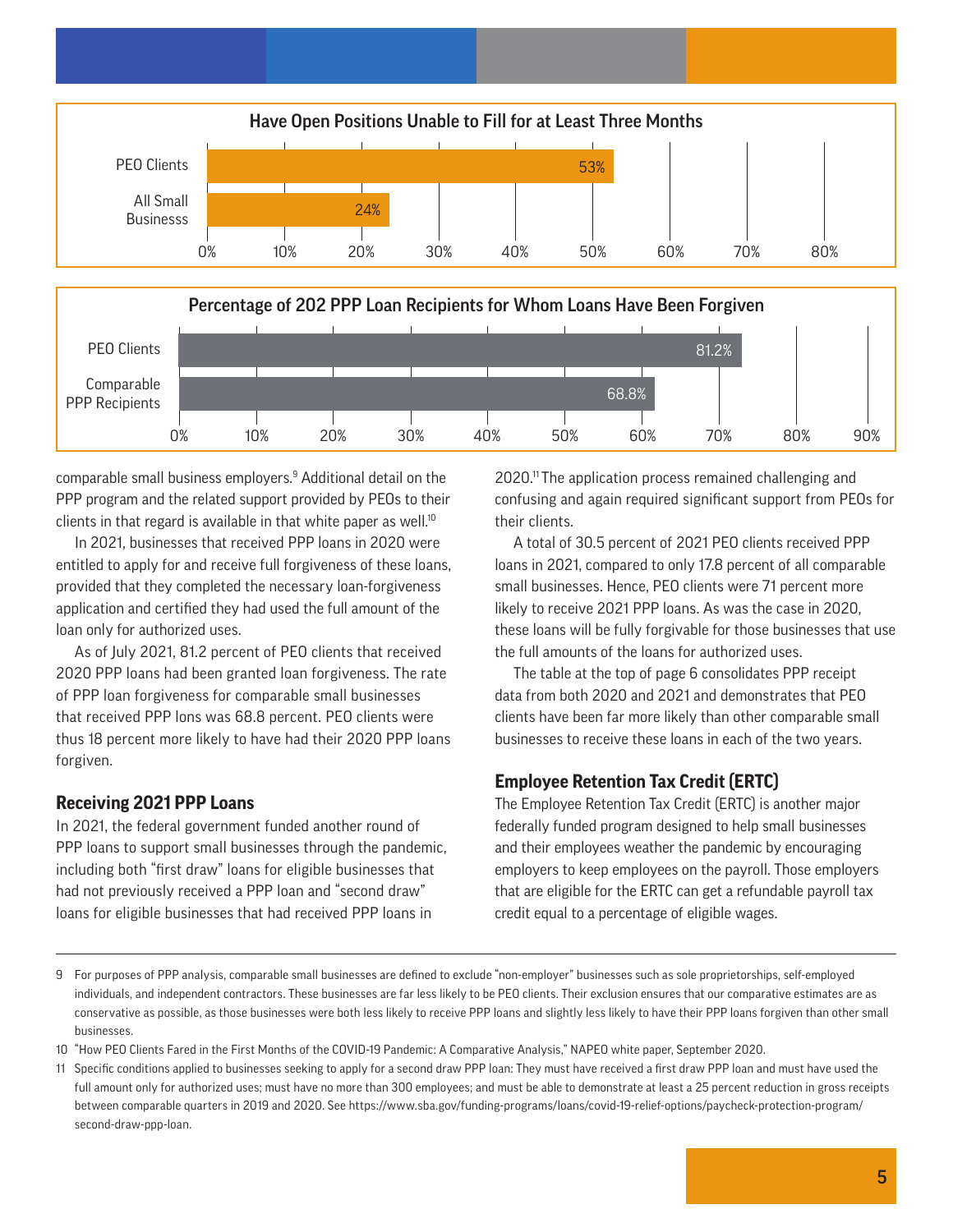

| Percentage of Employers Receiving PPP Loans, 2020 and 2021 |                    |                                    |                             |
|------------------------------------------------------------|--------------------|------------------------------------|-----------------------------|
|                                                            | <b>PEO Clients</b> | <b>Comparable Small Businesses</b> | <b>Increased Likelihood</b> |
| 2020                                                       | 65.9%              | 30.1%                              | 119%                        |
| 2021                                                       | 30.5%              | 17.8%                              | 71%                         |



The rules for defining eligible wages and establishing an employer's eligibility for an ERTC are complex and changed from 2020 to 2021.<sup>12</sup> Receiving the 2020 ERTC meant that most businesses were required to file an amended 2020 tax return. Moreover, the amount of ERTC for which an employer may be eligible is affected by the amount of any PPP loan(s) it has received. Hence, many small businesses would need some sort of outside expertise to successfully apply for these credits.

Because the ERTC has received less press coverage than the PPP, many small businesses are not aware of the program or its potential benefits to them. PEO clients are more aware of the program: 60.8 percent are at least somewhat familiar with the ERTC, compared to only 49 percent of comparable small businesses.

We found PEO clients were less likely to take ERTC credits in both 2020 and in 2021 than comparable small businesses (approximately 9 percentage points less likely in 2020 and 4 percentage points less likely in 2021).

Two factors related to ERTC eligibility likely account for much of this difference. First, any business that received a PPP loan was initially defined as ineligible for the ERTC in 2020.

Because such a high percentage of PEO clients received PPP loans, the ERTC was therefore not available to most PEO clients based simply on the program's initial eligibility criteria. This was changed retroactively as the ERTC was expanded and extended, although significant adjustments to an employer's previous tax filings (some of which needed to be submitted by paper, rather than electronically) were necessary to achieve retroactive eligibility.

Second, to qualify for the ERTC in 2020, a business had to experience at least one quarter during which it had a revenue decline (compared to the same quarter in 2019) of 50 percent, while the PPP required a smaller (25 percent) decline. Because we know from other comparisons in this paper that PEO client businesses fared better in the pandemic relative to other small businesses, it seems likely a smaller percentage of PEO clients met the ERTC eligibility requirement compared to small businesses overall. Indeed, when the law changed again to require only a 20 percent revenue decline to qualify for the ERTC in 2021, the gap of usage rates (actual and planned) between PEO clients and other small businesses then closed significantly.

<sup>12</sup> A succinct summary of the ERTC program can be found at https://warrenaverett.com/insights/employee-retention-payroll-tax-credit/.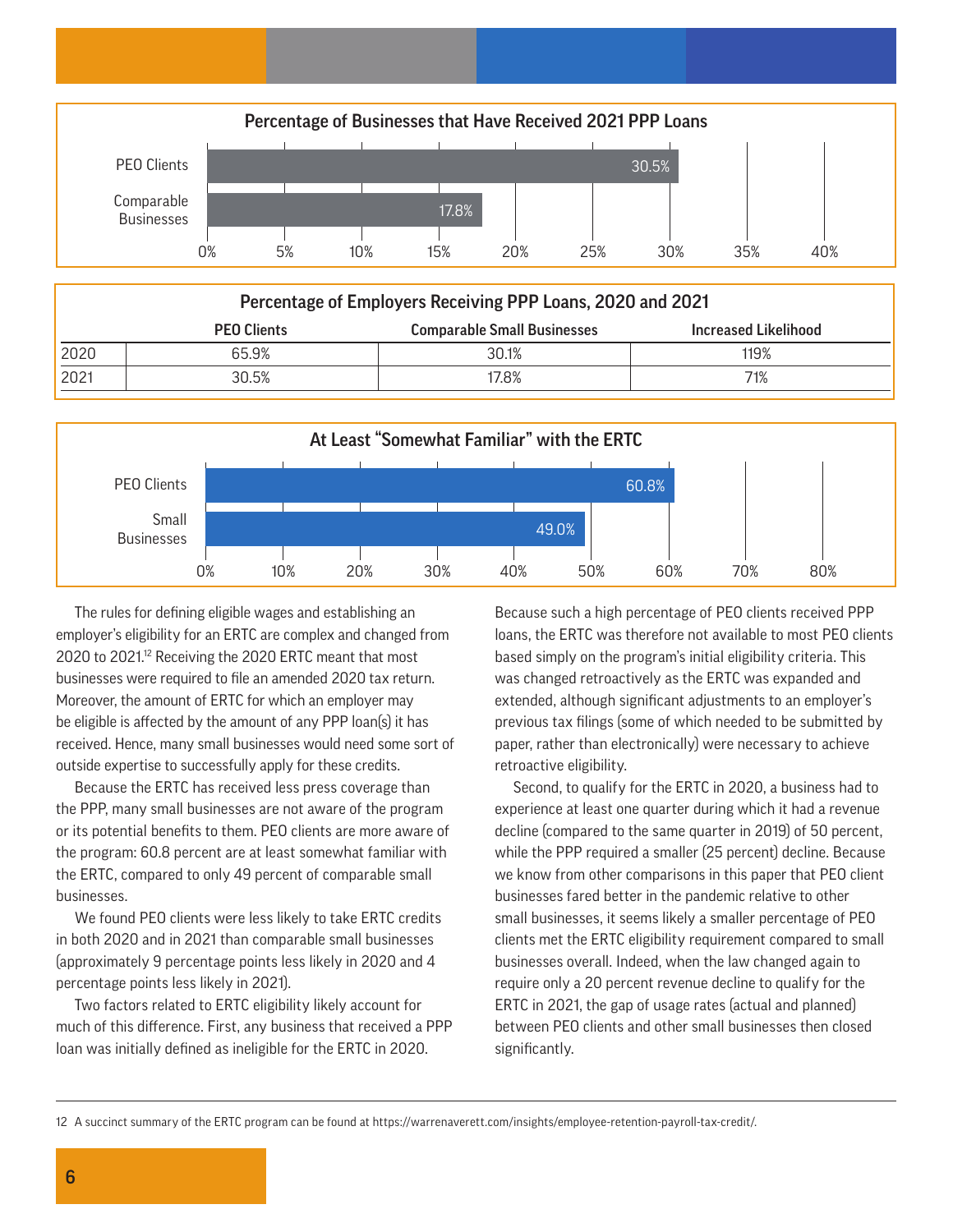

0% 10% 20% 30% 40% 50% 60% 70% 80%

## **Technical Notes**

#### **Sources of PEO Data**

We used two primary data sources for information on PEO clients: a survey of PEOs on a variety of data related to their clients, and a large anonymous employee-level data file shared by Slavic401k, a provider of retirement plan services to PEOs.

**PEO survey:** McBassi conducted a survey of PEOs in late July 2021. We received a total of 78 replies from separate PEOs, with clients that collectively employee a total of 1.7 million employees (worksite employees or WSEs). Those PEOs ranged in size significantly, so for analysis purposes, we weighted the data to reflect equally two factors: PEO size (measured by number of WSEs) and separate PEO respondents.

All questions included either a specific associated 5-pointscale question on "how confident are you in the data you reported for that item?" or a "do not know" response option. In this analysis, for the first set of questions, we used only data for which respondents reported being "very confident" or "confident" (the two highest responses to the confidence questions), and for the second set, we omitted all "do not know" responses. To ensure that data were not affected by a small number of outliers, all means were calculated after omitting the top and bottom 10 percent of responses. Some questions provided ranges of possible answers (e.g., "increase of 10 to 19 percent"); for analysis purposes, the midpoint of each range (so, 14.5 percent for the "10 to 19" range) was used in calculating averages.

All categories included in the survey are reported in this paper, with the exception of data related to the Restaurant

Revitalization Fund (RRF), because only a small percentage of PEO respondents had sufficient numbers of restaurant clients to be able to provide data on their use of the RRF program.

**Slavic401k data:** We used the data shared by Slavic401k to calculate employment changes across PEO clients (please see the footnote earlier in this paper for discussion of the extent to which Slavic401k data can be considered representative of PEOs in general). For each client in the data, employment counts are defined as the number of different employees who received at least one paycheck in a given month. Employment change is calculated for each client firm by taking the percentage change in employment count for each pair of months (e.g., January to February) for which data are available. Overall averages are calculated on a monthly basis as the average percentage change for all firms for which change data are available, weighted by number of employees in the preceding month (so percentage change in employment from January to February is weighted by number of employees in January).

Data were not calculated for firms with missing data in at least one of the two months needed to calculate changes for a given month. As a result, the final overall averages were adjusted downward to include the full estimated negative effects on overall employment from permanently-closed businesses (1.09 percent of PEO clients based on the PEO survey). This is because the format of the data from Slavic401k did not allow us to distinguish permanent business closures from other businesses that may have had missing data for reasons such as not reporting data for a month, ending their relationship with their PEO thus discontinuing their 401(k)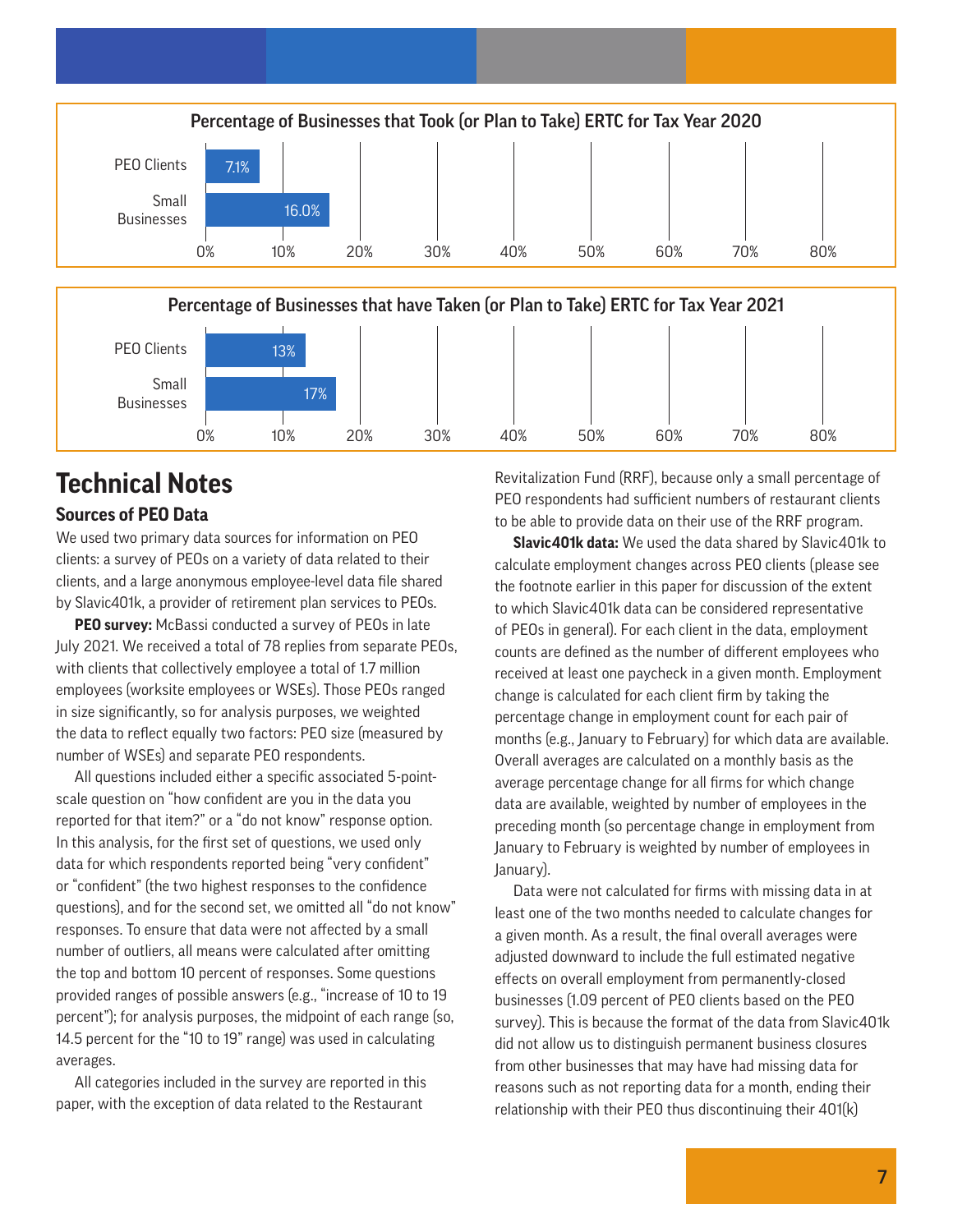plans, and other potential causes of missing data. In addition, a small percentage of outliers were omitted from the data (this conservative change had the effect of making the final data on average employment changes for PEO clients slightly more negative).

#### **Sources of Comparison Data**

In general, we sought to compare PEO client data to overall data on small businesses in the U.S. economy, although the specific definitions of "small business" varied somewhat across metrics. In all cases, we sought the comparison that was closest to the PEO client data we were using.

We know that the impact of the pandemic varied widely across industries. For example, businesses in the leisure and hospitality industry suffered more than many others, while there was a somewhat lesser impact on businesses in professional services. PEO clients come from across the full spectrum of small business types, so we are confident that overall small business averages are the most appropriate comparisons. When industry breakdowns were available, we did check industry-level data and consistently found that even industries less affected by the pandemic (professional services, financial, etc.) still had comparison data that indicated they experienced significantly more negative effects from the pandemic than were experienced by PEO clients as a whole.

**Permanent business closures:** The best source of firm-level data is the U.S. Census Bureau Business Dynamics Statistics (BDS) database, broken down by firm size. As described in the text, we weighted the data to match as closely as possible the size distribution of PEO clients and adjusted the most recent available data (2018) on annual "firm deaths" based on estimates in a Federal Reserve study of "excess business exits" during 2020.

#### **Business revenues and overall impact on business:**

U.S. Census Small Business Pulse Survey (the most recent results are from July 12 to July 18, 2021, and use the survey question listed as "Overall effect"). The comparison includes the percentage of respondents selecting "large negative" or "moderate negative" overall effect on business.

Business has returned to normal level of operations: U.S. Census Small Business Pulse Survey (the most recent results from July 12 to July 18, 2021, and use the survey question listed as "Expectations"). The comparison includes all respondents selecting "This business has returned to its normal level of operations" and "There has been little or no effect on this business's normal level of operations."

Employment change during different periods of the pandemic. Bureau of Labor Statistics Job Openings and Labor Turnover Survey (JOLTS) (series IDs JTS100000000000002HIR, JTS100000000000002TSR, JTS100000000000003HIR, JTS100000000000003TSR), combined by subtracting monthly total separations from monthly total hires for size classes 10 to 49 employees and 50 to 249 employees for January 2020 to June 2021.

**Current hiring:** Businesses having trouble finding qualified employees were those listing that issue as one of the top three challenges in the ADP Research Institute Quarterly Small Business @ Work survey, June 2021.

Businesses with open positions they have been unable to fill for at least three months is from the quarterly CNBC/ SurveyMonkey Small Business Index survey from Q2 2021 (survey dates April 19 to April 26).

**PPP loans:** Data on 2020 loan forgiveness are from public information provided by the U.S. Small Business Administration (SBA), calculated only for business types in typical PEO client categories, which increased the overall forgiveness rate from 66.6 percent to 68.8 percent. As noted above, comparable small businesses are defined to exclude "non-employer" businesses such as sole proprietorships, self-employed individuals, and independent contractors. These businesses are far less likely to be PEO clients. Their exclusion ensures that our comparative estimates are as conservative as possible, as those businesses were both less likely to receive PPP loans and slightly less likely to have their PPP loans forgiven than other small businesses.

Data on 2021 PPP loan approvals are based on data reports available from the U.S. Small Business Administration as well as raw data from SBA on all PPP loans, which allowed us to calculate the number of loans by business type, which was used to calculate the appropriate comparison for PEO clients. As noted above, we excluded business categories that are significantly less likely to be PEO clients.

**Employee Retention Tax Credit (ERTC):** Comparison data on ERTC awareness and usage are from National Federation of Independent Business (NFIB) COVID-19 small business survey (April 2021), Q8 to Q10 on ERTC.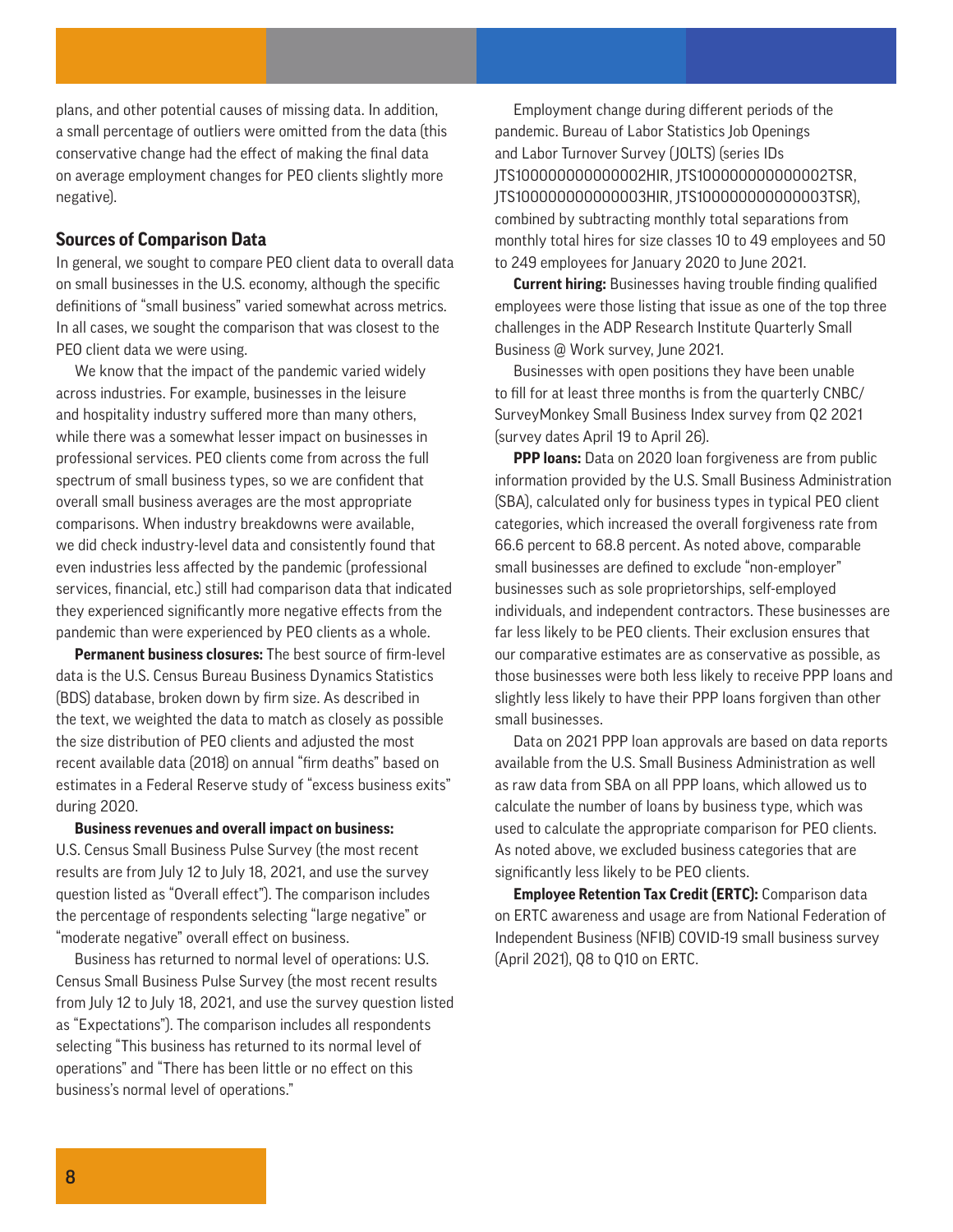## **About McBassi & Company**

McBassi is an independent analytics and research firm that helps clients create consistently profitable and enlightened workplaces. McBassi uses the language and tools of business—metrics and analysis—to build successful organizations by optimizing the power of their people. McBassi's principals (Dr. Laurie Bassi and Dan McMurrer) are co-authors of "Good Company: Business Success in the Worthiness Era" (winner of the 2012 Nautilus Gold Award for Business/Leadership) and the "HR Analytics Handbook."

#### **About the Authors**

Dr. Laurie Bassi is CEO of McBassi and a global leader in the field of applying analytics in the world of HR. Bassi is the author of more than 90 published papers and books and was previously a tenured professor of economics and public policy at Georgetown University. She holds a Ph.D. in economics from Princeton University.

Dan McMurrer is the chief analyst at McBassi. An analytics expert, McMurrer focuses on researching the relationship between organizations' work and learning environments and their business results. He holds an M.P.P. in public policy from Georgetown University.

## **About NAPEO**

The National Association of Professional Employer Organizations (NAPEO) is The Voice of the PEO Industry.TM NAPEO's 250 PEO members provide payroll, benefits, workers' comp, regulatory compliance assistance, and other HR services to more than 173,000 small and mid-size businesses employing 4 million people. Our members account for more than 90 percent of the industry's \$254 billion in revenue. An additional 250 companies that provide services to PEOs are associate members of NAPEO. For more information, please visit www.napeo.org.